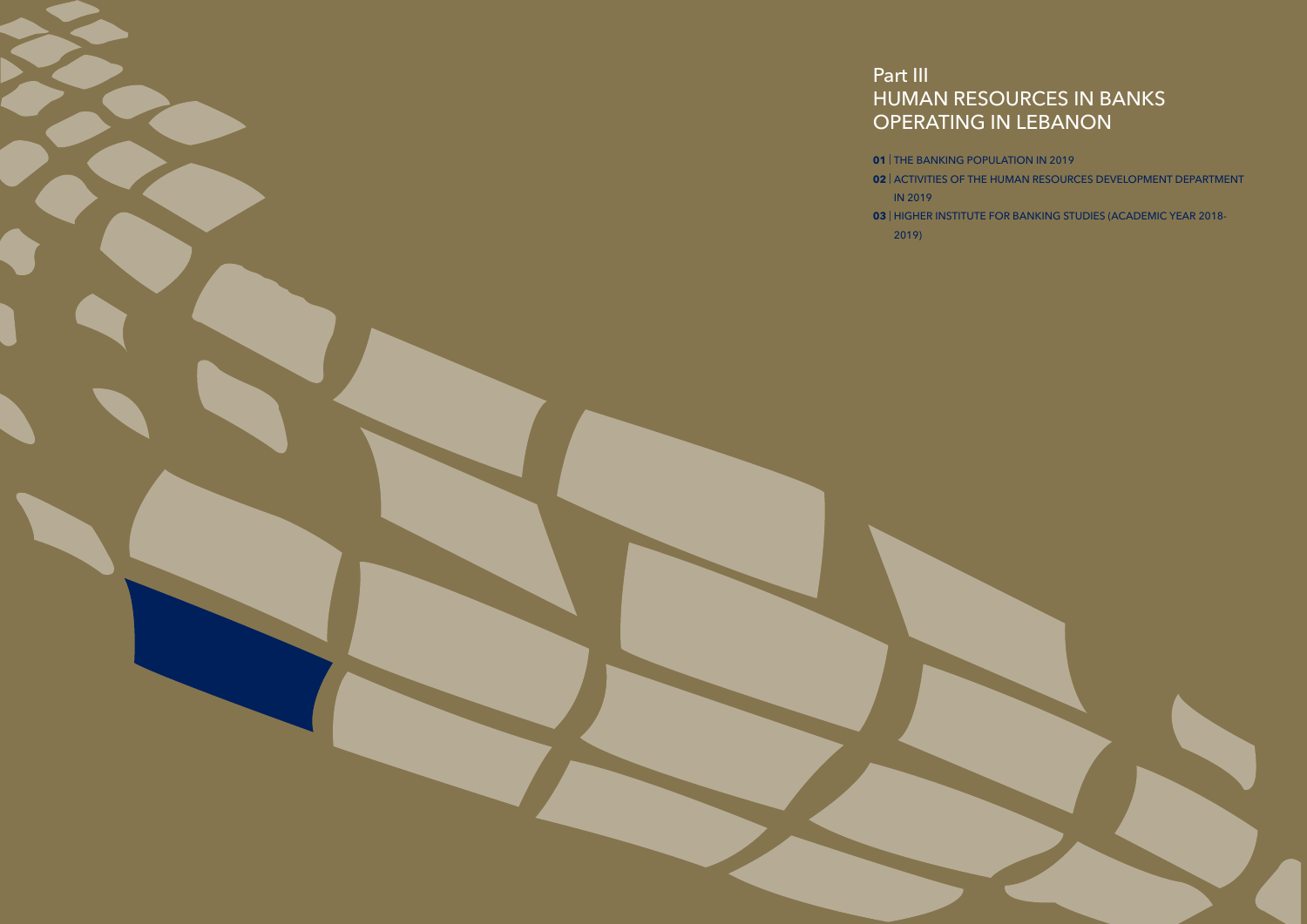# **BANKING POPULATION** IN 2019

In spite of the difficult circumstances that Lebanon has gone through and still is, and the difficulties faced by banks in the year 2019, the renewed Collective Labour Agreement for the years 2019- 2020 was signed on December 6th, 2019 between the Association of Banks in Lebanon and the Union of bank employees. It is known that this agreement in the banking sector has contributed for decades in ensuring professional stability and social security for thousands of the Lebanese workforce, and it is the result of efforts between executives in the Association and Unionists committed to the interest of the workforce and to ensuring their legitimate rights. Through this agreement, workers in the banking sector are guaranteed an adequate standard of living, and banking institutions have regular work and professional stability. Among the improvements made in the content of the agreement, are raising the minimum salaries for beginners appointed in the staff of employees, increasing the educational allowances given to the children of employees enrolled in schools (from LBP 3.5 million to LBP 4.5 million) and universities (from LBP 5.5 million to LBP 7 million), maintaining the annual increment (3%), and defining a mechanism for distributing this increase to employees in a fair and equitable manner, along with some additional benefits in relation to administrative leaves.

In 2019, the number of employees in the banking sector decreased to 24,886 persons from 25,908 persons in 2018 and 26,005 persons in 2017. It is the second time since 2004 that the banking population in Lebanon decreases knowing that its growth rate ranged between 2.5% and 3.1% in the period (2013-2017). This decrease is due to (i) the removal of two banks from the official list of banks ("Al-Bilad Islamic Bank for Investment and Finance P.S.C" and "Jamal Trust Bank -JTB s.a.l that had employed 406 people in 2018) (ii) the decline in the number of bank branches from 1,101 branches in 2018 to 1,079 branches in 2019, with banks adopting the policy to control operating expenses amid the bad economic conditions and loans' decrease to the economy, (iii) the number of employees leaving the sector, either because they reached the legal retirement age or because they preferred to leave work in advance for compensation or other reasons, and (iv) the slowdown in employment in the sector to a large extent in the year 2019.

#### **The banking population characteristics**

**Distribution by gender.** The banking population in Lebanon is characterized by employing an important share of female which represented 48.3% of the total banking population by the end of 2019 (48.1% at end of 2018) above the 25% female share in the total active workforce in Lebanon.

**Family status.** The percentage of single employees further decreased to 34.3% of the total number of the banking population by the end of 2019 (compared to 36.5% in 2018), the number of singles reached 8,541 persons compared to 16,345 married employees.

**Age brackets.** The share of employees whose age is below 40 years is still prominent despite its slight decrease to 58.4% of the total number of the bank population in 2019, compared to 59.9% in 2018. It was remarkable that the number of employees whose age is below 25 years decreased, indicating therefore the deceleration in recruitment in the sector (their number reached 1,007 persons in 2019 against 1,774 persons in 2018). Meanwhile, the share of employees whose age range between 40 and 60 years slightly increased to 35.5% in 2019 compared to 34.4% in the preceding year, and the share of employees whose age is above 60 years increased to 6.1% from 5.7% in the two years respectively.

The distribution of bank employees by gender and within the different age brackets shows that the

#### **Distribution of bank employees by gender and age - End of 2019 (%)**

The distribution of employees by gender over the different age categories reveals that 62.7% of total

#### **Distribution of male and female employees by age category - End of 2019 (%)**

**Concerning job grades in 2019,** most of the banks adopted the new classification system stipulated in the Collective Labour Agreement. The "Technicians" represented 75% of the total number of the banking population, while "Cadres" represented 25%. "Technicians" occupy jobs that need skills acquired through education, experience and training. They have the ability to solve problems,

share of male employees exceeds that of female ones in the age bracket above 40 years old. The opposite is true for the age bracket below 40 years, where the share of women is significantly higher than that of male for the bracket below 25 years, which means that the new employees within the sector are mainly females.

female employees are below 40 years compared to 54.4% for male in 2019

to oversee a team work and to have flexible relations with customers. The "Cadres" are individuals who can handle jobs with bigger responsibilities and have extensive knowledge and leadership skills, and are able to take decisions. Men and women employees are almost equally distributed in the Technicians category, while in the Cadre category the men's share is bigger.

|                     | <b>Below 25</b><br>years | $25 - 40$<br>years | 40-50<br>years | 50-60<br>years | Above 60<br>years |
|---------------------|--------------------------|--------------------|----------------|----------------|-------------------|
| Male (%)            | 39.3                     | 48.8               | 53.6           | 56.6           | 66.4              |
| Female (%)          | 60.7                     | 51.2               | 46.4           | 43.4           | 33.6              |
| <b>Total Number</b> | 1,007                    | 13,526             | 4.796          | 4,031          | 1,526             |

|            | <b>Below 25</b><br>years | 25-40<br>years | 40-50<br>years | 50-60<br>years | Above 60<br>years | <b>Total</b><br>number |
|------------|--------------------------|----------------|----------------|----------------|-------------------|------------------------|
| Male (%)   | 3.1                      | 51.3           | 20.0           | 17.7           | 7.9               | 12,865                 |
| Female (%) | 5.1                      | 57.6           | 18.5           | 14.5           | 4.3               | 12,021                 |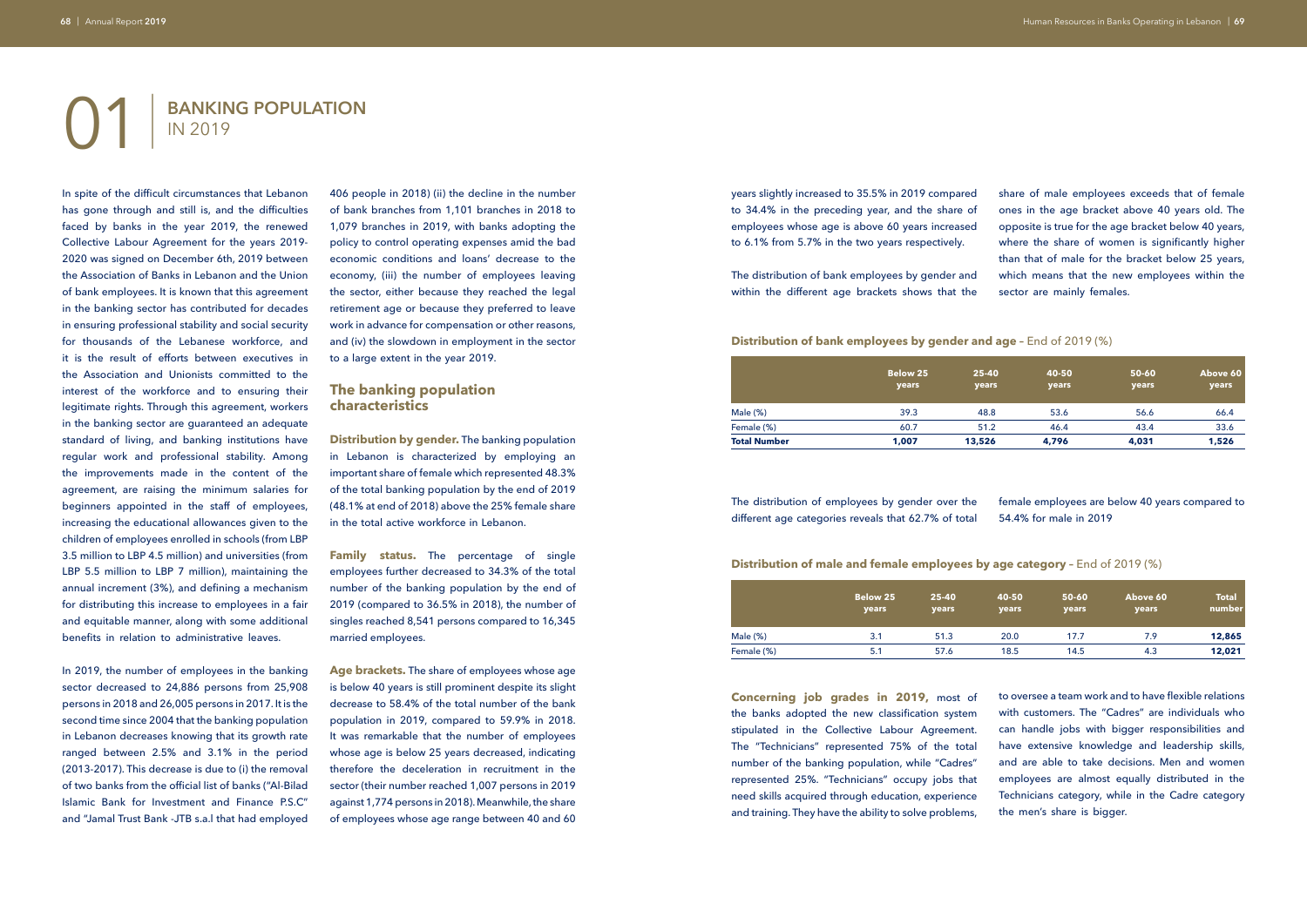#### **Distribution of male and female employees by age grade - End of 2019 (%)**

|            | <b>Technicians</b> | <b>Cadres</b> |  |
|------------|--------------------|---------------|--|
| Male (%)   | 50.4               | 54.0          |  |
| Female (%) | 49.6               | 46.0          |  |

|                     | <b>Below the</b><br>baccalaureate level | <b>Baccalaureate or</b><br>its equivalent | <b>University</b><br>graduate |  |  |
|---------------------|-----------------------------------------|-------------------------------------------|-------------------------------|--|--|
| Male $(\%)$         | 85.0                                    | 59.3                                      | 47.5                          |  |  |
| Female (%)          | 15.0                                    | 40.7                                      | 52.5                          |  |  |
| <b>Total Number</b> | 1,898                                   | 2,807                                     | 20,181                        |  |  |

|            | <b>Below the</b><br>baccalaureate level | ' Baccalaureate or :<br>its equivalent | <b>University</b><br>graduate | <b>Total</b><br><b>Number</b> |
|------------|-----------------------------------------|----------------------------------------|-------------------------------|-------------------------------|
| Male (%)   | 12.5                                    | 12.9                                   | 74.5                          | 12,865                        |
| Female (%) | 2.4                                     | 9.5                                    | 88.1                          | 12,021                        |

**As for the level of education,** the banking population in Lebanon is characterized by a high level of education. The share of employees holding a university degree exceeded 81% of the total Lebanese banking population by the end of 2019 (79.9% at end 2018), knowing that the number of university graduates holders in the sector decreased by 521 persons between the end of 2018 and 2019 to reach 20,181 persons. The share of employees who obtained the baccalaureate or its equivalent

represented 11.3% of total banking population in 2019 (12.2% in 2018) and the share of who are below baccalaureate level 7.6% (7.9%) at the end of the two years respectively.

The distribution of employees by gender and level of education shows that females share surpassed that of males in the university degree at the end of 2019, while females who obtained the baccalaureate or its equivalent represented 40.7% of this category.

#### **Distribution of bank employees by gender and level of education - End of 2019 (%)**

The distribution of employees by gender and according to the level of education indicates also that more than 88% of female bank employees are university graduates compared to 74% of male

By the end of 2019, **the Family allowances**  represented LBP 38.7 billion compared to LBP 39.9 billion in 2018, i.e. a decrease of 3.0%. This is due to the decrease in the number of employees and the benefiting children. These allowances are composed of contributions to the National Social Security Fund (NSSF) related to employees' salaries, and the surplus paid by banks. According to the Collective Labour Agreement, banks pay the allowance designated by the Social Security (LBP 33 thousand for each child and LBP 60 thousand for the wife) plus an additional 50% for each dependent child and 75% for the wife.

#### **Salaries, Wages and Benefits**

In 2019, the total amount of salaries and various allowances allocated by banks to their employees reached LBP 2,040.3 billion compared to LBP 2,110.3 billion in 2018, decreasing therefore by 3.3% (5.7% increase in 2018). This is due to the decrease in the number of employees in the sector by more than one thousand persons, knowing that banks offered to their employees the statutory annual raise and other allowances and indemnities as stipulated in the Collective Labour Agreement.

Therefore, the average annual cost of a bank employee reached around LBP 82 million in 2019 (i.e. LBP 6.8 million per month, on the basis of 12 months per year) compared to LBP 81.5 million (i.e. LBP 6.8 million per month, on the basis of 12 months per year) in 2018. The salary level does not reflect the real amount earned by employees

employees; while those who have not reached the baccalaureate level represent less than 3% of the total number of females employed in the banking sector.

**Distribution of male and female bank employees by the level of education - End of 2019 (%)** 

Each of banks' contribution to NSSF and additional allowances decreased by 2.9% and 4.0% respectively in 2019 compared to the year 2018.

Bank contributions to **health allowances and maternity or what is commonly known as health insurance** increased to reach LBP 110.8 billion in 2019 compared to LBP 109.4 billion in 2018, i.e. an increase of 1.3% These allowances include contributions paid by banks to the NSSF, knowing that the rate applied to that division is 8% of the employee's salary (3% deducted from the

from different categories because the cost differs from one employee to another according to several criteria such as ranking and bank policy on salaries.

As for the distribution of **salaries and benefits,**  the total **salaries alone before taxes** amounted to 1,349.1 billion in 2019 compared to 1,313.3 billion in 2018, i.e. an increase of 2.7% (compared to a higher increase of 3.9% in 2018). This increase is explained by the statutory annual raise that banks offer to their employees. Therefore, the **average monthly basic salary** of a bank employee reached in 2019 LBP 3.4 million on the basis of 16 months (as stipulated in the Collective Labour Agreement) compared to LBP 3.2 million in 2018.

Below is a table showing the average salary in 2019 based on 16 months, according to the grade based on the received data:

**Average Salary** LBP thousands

|         | <b>TECHNICIANS</b> |         |         | <b>CADRE</b> |                |
|---------|--------------------|---------|---------|--------------|----------------|
| Grade A | Grade B            | Grade C | Grade D | Grade E      | <b>Grade F</b> |
| 630     | 923                | 1,818   | 1,893   | 4,591        | 14,005         |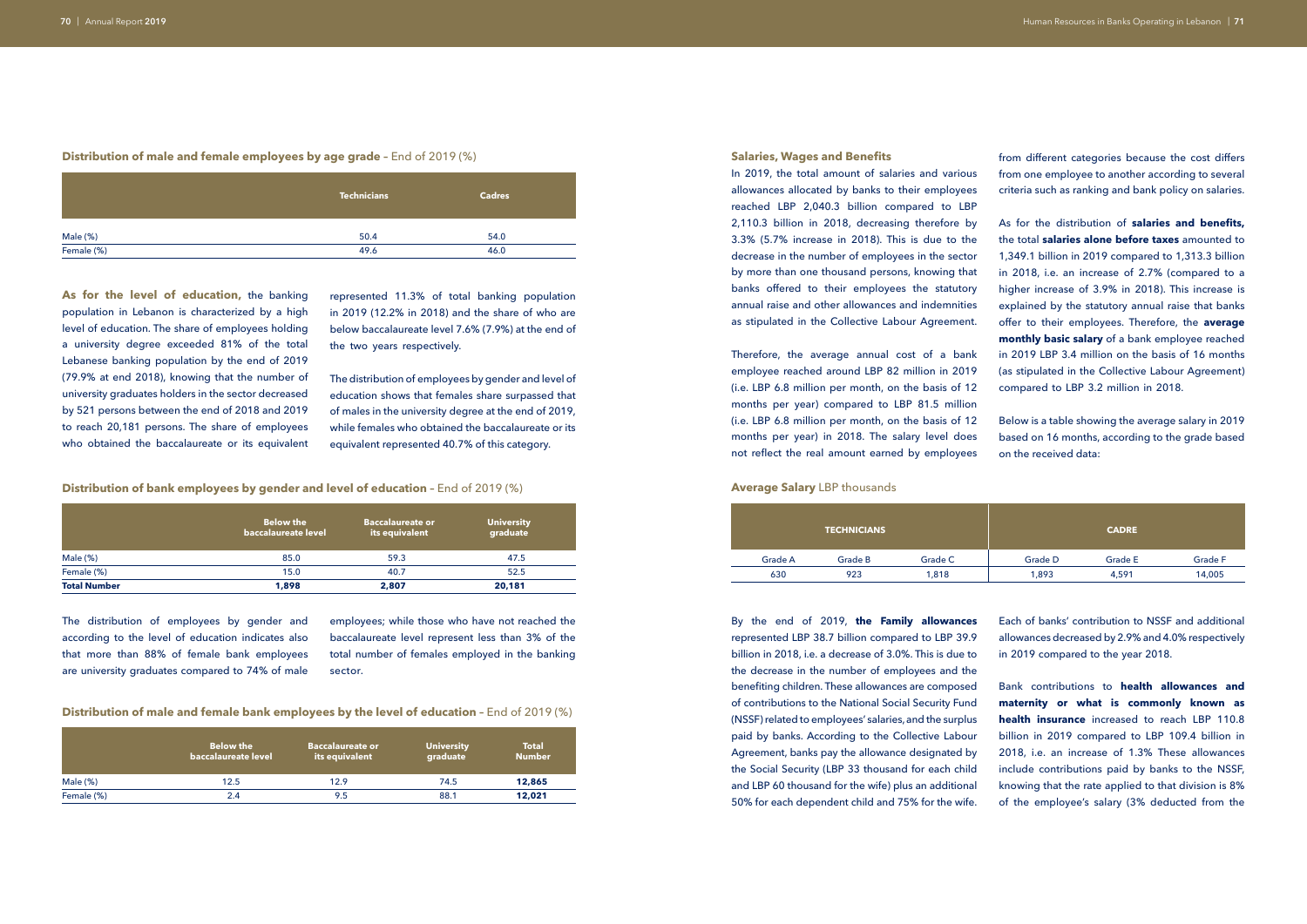employee's salary), in addition to **the surplus**, which is not covered by the NSSF and granted by banks to their employees. The surplus increased by 5.1% while contributions decreased by 1.4% in 2019 in respect of 2018.

The **end-of-service indemnities** amounted to LBP 222.5 billion in 2019 compared to LBP 270.9 billion in 2018, i.e. a decrease of 17.9%. This is due to the decrease in each of the NSSF contributions by 5.3% and provisions by 28.1%. It is worthy to note here that the contribution rate paid by banks to NSSF for end-of-service indemnities is 8.5% of the aggregate salaries subject to tax.

The amount of **other benefits** paid by banks to their employees amounted to LBP 319.1 billion in 2019 compared to LBP 376.8 billion in 2018, i.e. a decrease of 15.3%. These benefits include bonuses, education allowances (25% of total other benefits in 2019), transportation allowances (16.8%), cashier allowances, marriage and maternity allowances, representation fees, clothing, and others.

**Education allowances:** They increased from LBP 75.5 billion in 2018 to LBP 80.1 billion in 2019 with the raise of educational allowances for schools and

universities. In 2019, the total amount of education allowances reached LBP 58.5 billion attributed to the 14,230 dependent children of bank employees registered in private schools, i.e. an average of LBP 4 million per student. The number of children registered in private universities was 2,857 students, and the allowances paid by banks to their employees amounted to LBP 20.1 billion, i.e. an average of nearly LBP 7 million per student. Parents of children registered in the Lebanese University benefited from a total amount of LBP 1.2 billion distributed to 369 students, i.e. above LBP 3 million per student. The number of children of employees registered in public or tuition-free schools was 184 in 2019, with LPB 290 million of total allowances paid by banks to their employees.

**Transportation allowances:** Their value decreased from LBP 59.6 billion in 2018 to LBP 53.6 billion in the preceding year (-10.1%). This is due to the decline in the number of employees and the drop in the average price of 20 litres of gasoline, as circulated by the Association of Banks in Lebanon to its members on a monthly basis, from LBP 27,250 in 2018 to LBP 25,167 in 2019, and also to the increase in the number of forced closure days, especially in the third quarter of 2019.

# **ACTIVITIES OF THE HUMAN RESOURCES**

02 | **DEVELOPMENT DEPARTMENT** IN 2019

#### $02$  | 1

#### **General Overview**

The Human Resources Development (HRD) department focuses on three main areas in its activities within the General Secretariat at the Association of Banks in Lebanon (ABL): organizational development, corporate social responsibility, and training. The HRD department is keen to keep up with all the developments in banking as well as to keep pace with global technological developments in order to provide what is best to technicians, middle and senior cadres to elevate the sector to the highest levels.

In 2019, and in the field of organizational development, the HRD department continued to assist banks in implementing some clauses of the Collective Labor Agreement 2019/2020. It also conducted statistics concerning BDL circular 103, mainly revolving around the cost of the exams and their return on investment as they are targeting a very large audience, to be able to discuss with BDL better conditions for the application of this circular. Regarding its e-learning platform "ABL-eT", the HRD department developed a new design for its homepage and added new features and updates for the users. The "Anti Money Laundering" course was also updated and translated to Arabic, and the preliminary test as well as the final test were updated. Modifications were brought to the "Lebanese Financial Regulations" mock test and a number of new videos were added to the "MOOC" to enrich the users' knowledge in a wide variety of subjects related to banking.

In the field of corporate social responsibility, the HRD department continued its efforts to achieve the three Sustainable Development Goals (SDGs) that they have pledged to since ABL joined the UN Global Compact: zero hunger, quality education and gender equality. To do so, the department cooperated with local NGOs to provide coffee breaks during seminars and conferences held at ABL. The money collected from this service goes to help needy families. Moreover, through ABL-eT, learning became accessible to a larger banking population.

The HRD department took a humanitarian initiative during May to invite children, who are taken care of by an NGO due to their difficult social status, to have lunch and play in a restaurant along with a group of employees from ABL. And on the occasion of the end of year festivities, ABL employees bought food and sent it to an NGO that distributed it to needy families.

As for training, the HRD department continues to cooperate with HR departments in banks and seeks to fulfill their training needs by listing them in its annual program. This program is approved by ABL's Board of Directors and published at the beginning of the year on ABL's website: www.abl. org.lb under "Human Resources Development Department" section and is updated when needed. The program of 2019 included subjects in line with banks expectations and international developments covering areas in risk management, credit management & operations, treasury management & financial products, legal & regulatory framework, accounting, budgeting & financial control, auditing, management, developing personal skills, information technology management & uses.

During 2019, 1158 persons participated to the different training activities, along with 473 persons who registered on ABL-eT. Throughout the 33 topics which were covered this year, either as seminars of different types or conferences/Groupthink, the HRD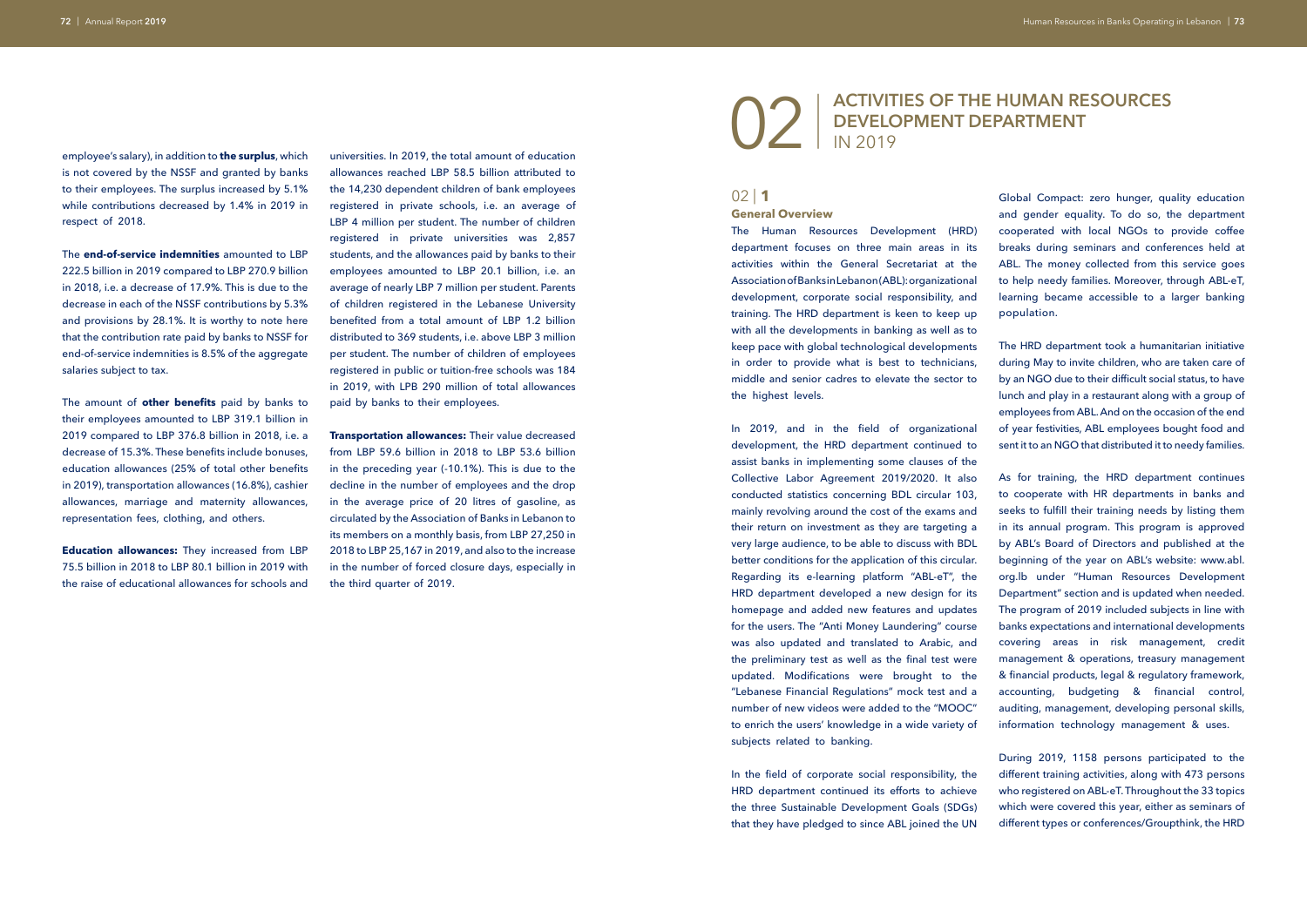department developed subjects that were offered in previous years, such as Legal Aspects of Banking Operations, Fighting Money Laundering, Latest Taxation Updates, as well as few programs related to developing personal skills. New themes were also introduced such as Management of Interest Rate Risk in the Banking Book, Fundamentals of Investment Analysis & Capital Markets, Economic and Financial Indicators, Risk-Based Human Resources Management, FinTech and Digital Banking, as well as other subjects.

Hereafter are the details concerning the content of the different types of training activities for the year 2019:

#### **a** | **Seminars**

The seminars aim to develop the knowledge and capacities of participants in the banking field through lectures and case studies. Each of these activities lasts from one to three days. In 2019, the

#### 02 | **2**

**Distribution of participants by type of training activity**

During 2019, participants were distributed by type of training activity, as shown in the chart below: 738 employees participated to the seminars which formed 64% of the HRD department training activities, 97 participated to the customized private courses which formed 8% of the training activities, and 323 participated to conferences/groupthink which constituted 28% of the training activities.

#### **Distribution of participants by type of training activity in 2019**



**Seminars Customized Private Courses** Conferences/GroupThink

seminars attracted 738 participants, 154 of them attended the "Fighting Money Laundering" seminar held in cooperation with the SIC and were divided into 8 groups. The participation was also intense to the "Latest Taxation Updates 2018" seminar that was held in cooperation with the "Institut des Finances Basil Fuleihan". Also, 42 participants attended the seminar on "Fintech and Digital Banking" that was delivered by the CEO of Banking Reports Li mited

London, a company that provides top quality 'Fintech Training for Bankers' all over the world. As for the participation to other subjects, it depended on banks' priorities, mainly focused on Credit Management and Operations, Legal Aspects of Banking Operations, Budgeting & Financial Control, and Information Technology Management & Uses. All in all, the HRD department organized 35 sessions that covered 26 different subjects during 2019, and cooperated with local and foreign experts to deliver these sessions. For instance, it cooperated with an expert in banking and financial investment with a wide experience from New York, Canada and the Middle East to deliver the "Cash Flow & Ratio Analysis" seminar. Also, it cooperated with the owner and master international trainer at MLR Matters International – USA to deliver the "True Double Smart Team Leadership in Action in Different Situations Matters" seminar. Finally, a cooperation with a Scotwork certified tutor and consultant led to the organization of the "Advancing Negotiation Skills" seminar.

The table in the annex shows the different subjects discussed as well as the number of training hours for each session, the details concerning the participants and their distribution by gender, seniority and grade.

#### **b** | **Customized private courses**

The customized private courses aim to assist training departments in banks to elaborate and organize special training courses for their employees and deliver them according to their needs and priorities. In this context, the HRD department organized the "Fighting Money Laundering" course for 2 banks for a total of 37 participants. It also delivered two sessions of the "Legal Aspects of Banking Operations" seminar for one bank. Finally, the course on "Emotional Intelligence" was organized for a bank in cooperation with "Meirc Training & Consulting".

#### **c** | **Conferences/Groupthink**

The conferences/Groupthink attracted 323 participants, of whom 94 persons participated to the Groupthink on "Law 81" that shed light on the implementation of the law in banks by experts in the field and the minister of State for Investment and Technology shared his vision on Digitalization with the audience. The HRD department has previously organized a roundtable to explain the law and it was presided by a renowned judge. Also, 91 persons attended the Groupthink on "GDPR" and discussed where the Lebanese banks community stands after one year of the GDPR inception and they came up with suggestions and recommendations. Moreover, 55 persons participated to the conference on "IFRS 15-16" that was delivered in cooperation with Deloitte. The HRD department invited banks to attend a conference held by USAID/Lebanon to explain their Livelihoods and Inclusive Financial Expansion (LIFE) project in cooperation with BDL which grants Lebanese commercial banks investments that support greater financial inclusion in Lebanon. This conference gathered 27 persons and ended with a Q&A session. Finally, 29 persons participated to the conference related to "Digital Navigators and Virtual Advisors to Optimize Client Servicing" that covered the challenges that face the service and sales teams in banks who struggle to consistently deliver fully compliant and contextual customer experience across all delivery channels, and whose efforts at embracing Artificial Intelligence (AI) are hampered by legacy systems and inconsistent data sets.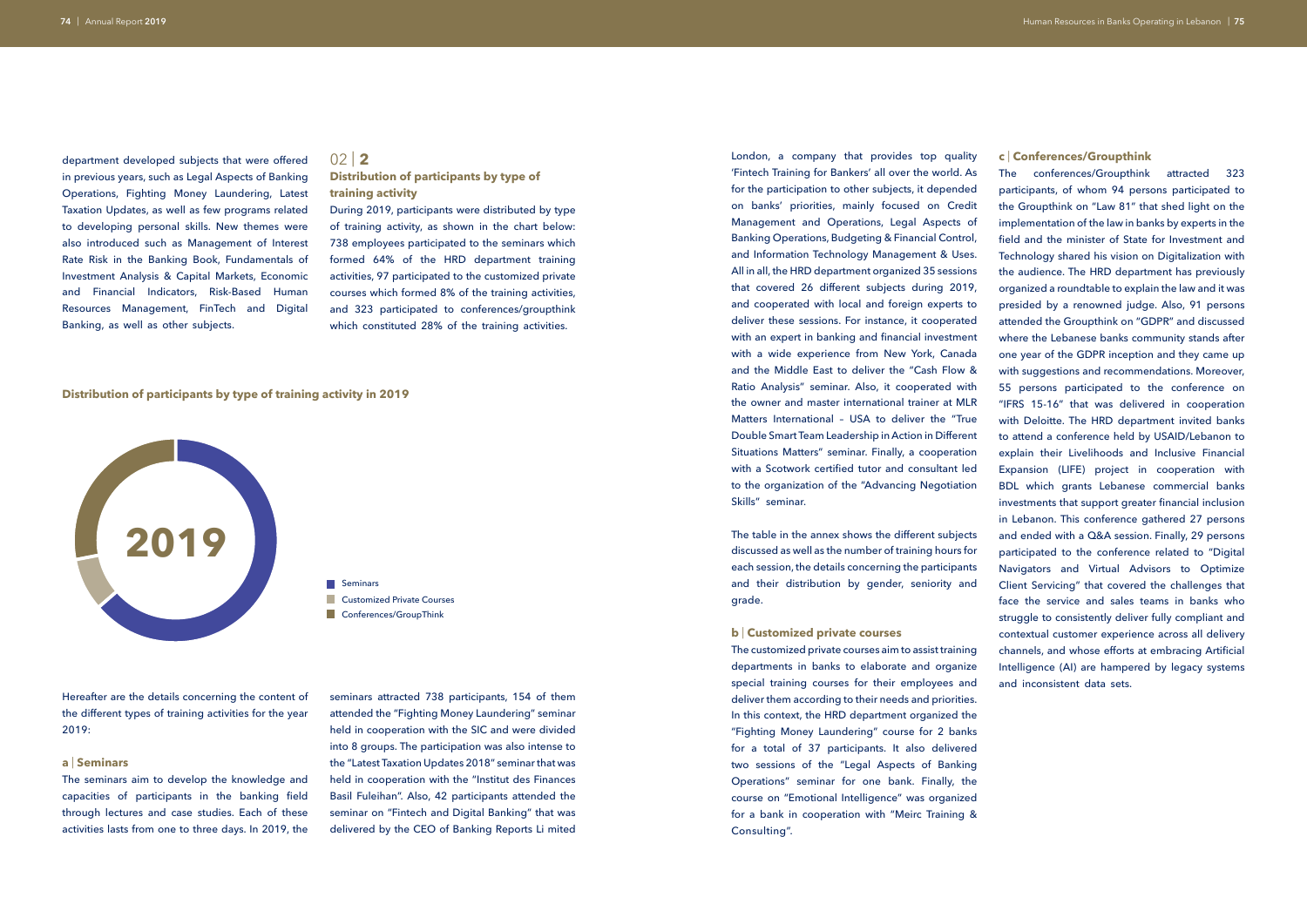| <b>Themes</b>                                                                     | <b>Nb of persons</b> | <b>Nb of banks</b> |
|-----------------------------------------------------------------------------------|----------------------|--------------------|
| Groupthink: GDPR <sup>1</sup>                                                     | 91                   | 40                 |
| Groupthink: Law 81 <sup>2</sup>                                                   | 94                   | 45                 |
| Roundtable on Law 81                                                              | 27                   | 15                 |
| IFRS 15-16 <sup>3</sup>                                                           | 55                   | 20                 |
| Financial Inclusion <sup>4</sup>                                                  | 27                   | 15                 |
| Digital Navigators and Virtual Advisors to Optimize Client Servicing <sup>5</sup> | 29                   | 14                 |
| <b>Total</b>                                                                      | 323                  | 45                 |

|                     | <b>Seminars</b> | <b>Customized</b><br><b>Private Courses</b> |
|---------------------|-----------------|---------------------------------------------|
| Female              | 50.27%          | 53.61%                                      |
| Male                | 49.73%          | 46.39%                                      |
|                     |                 |                                             |
| Less than 5 years   | 19.25%          | 27.84%                                      |
| 5-10 years          | 32.11%          | 15.46%                                      |
| More than 10 years  | 48.64%          | 56.70%                                      |
|                     |                 |                                             |
| <b>Technicians</b>  | 30.62%          | 23.71%                                      |
| Middle level cadres | 40.79%          | 21.65%                                      |
| High level cadres   | 28.59%          | 54.64%                                      |
|                     |                 |                                             |
| <b>Total</b>        | 100%            | 100%                                        |

1 in cooperation with "BDL, Justicia Beirut Consult Lawfirm, Logica s.a.r.l., with the particiapation of 2 banks "

2 in cooperation with "Ministry of State for Information Technology, & Logica s.a.r.l. "

3 in cooperation with "Deloitte"

4 in cooperation with "BDL" & "USAID"

5 in cooperation with "BankT&D Consulting"

#### 02 | **3**

#### **Training hours**

The statistics for 2019 show that the number of participants to the seminars and customized private courses reached 835 persons (see annex attached) and were trained for 10834 hours, which means almost 13 hours for each one of them.

We notice that the average number of training hours for the seminars as well as for the customized private courses equals the total annual average for training hours, which is 13 hours for each trainee.

#### $02 | 4$

**Participants' characteristics**

Except for the participants to the conferences/ Groupthink (323), the HRD department collects statistical information about the participants' gender, years of experience and grade to read as follows:

It is clear from the above table that the percentages of females and males participating to seminars are almost the same, whereas the percentage of females participating to customized private courses exceeded that of the males'. We noticed that employees with more than 10 years of experience are participating to training activities, especially in subjects related to risk management, legal aspects of banking operations, budgeting & financial control, management, information technology management and uses, as well as other subjects, considering their importance to them and to their banks. The participation of middle level cadres to seminars is also noticeable.

#### 02 | **5**

#### **Training evaluation**

ABL's General Secretariat follows up the training activities of the HRD department with great interest and ensures that they are up to the participants' expectations as well as their management's.

At the end of 2019, it has been proven through participants' feedback that employees benefited from the training topics selected for the year as well as from the trainers chosen to deliver them.

We would like to seize the opportunity to highlight the importance of the continuous cooperation between the banks' management and the General Secretariat at ABL for the choice of training topics that correspond to banks' needs, and the day-today communication between the HR departments in banks and the HRD department at ABL, especially through the HR and Social Affairs Committee, to ensure that the training provided is the most efficient to develop the banking profession and elevate the employees' professionalism and knowledge levels.

## 02 | **6**

#### **Other activities**

**> Organization of the international examinations Certificate for Documentary Credit Specialists (CDCS), Certificate for Specialists in Demand Guarantees (CSDG) and Certificate in International Trade and Finance (CITF):** the HRD department continues to supervise the international examinations organized by the "London Institute of Banking and Finance" in Lebanon. In 2019, one candidate from Lebanon sat for the CDCS examination that was held on April 26 at the Association of Banks premises.

**> Follow up the European Banking Training Network "EBTN" activities:** since ABL joined this network, it has been following its activities and participating to most of them. In 2019, Mr. Bechara Khachan, director of Human Resources Development at ABL, was elected board member for a three-year mandate (January 2020 till December 31st, 2022) during the General Assembly that was held in Frankfurt in June 2019.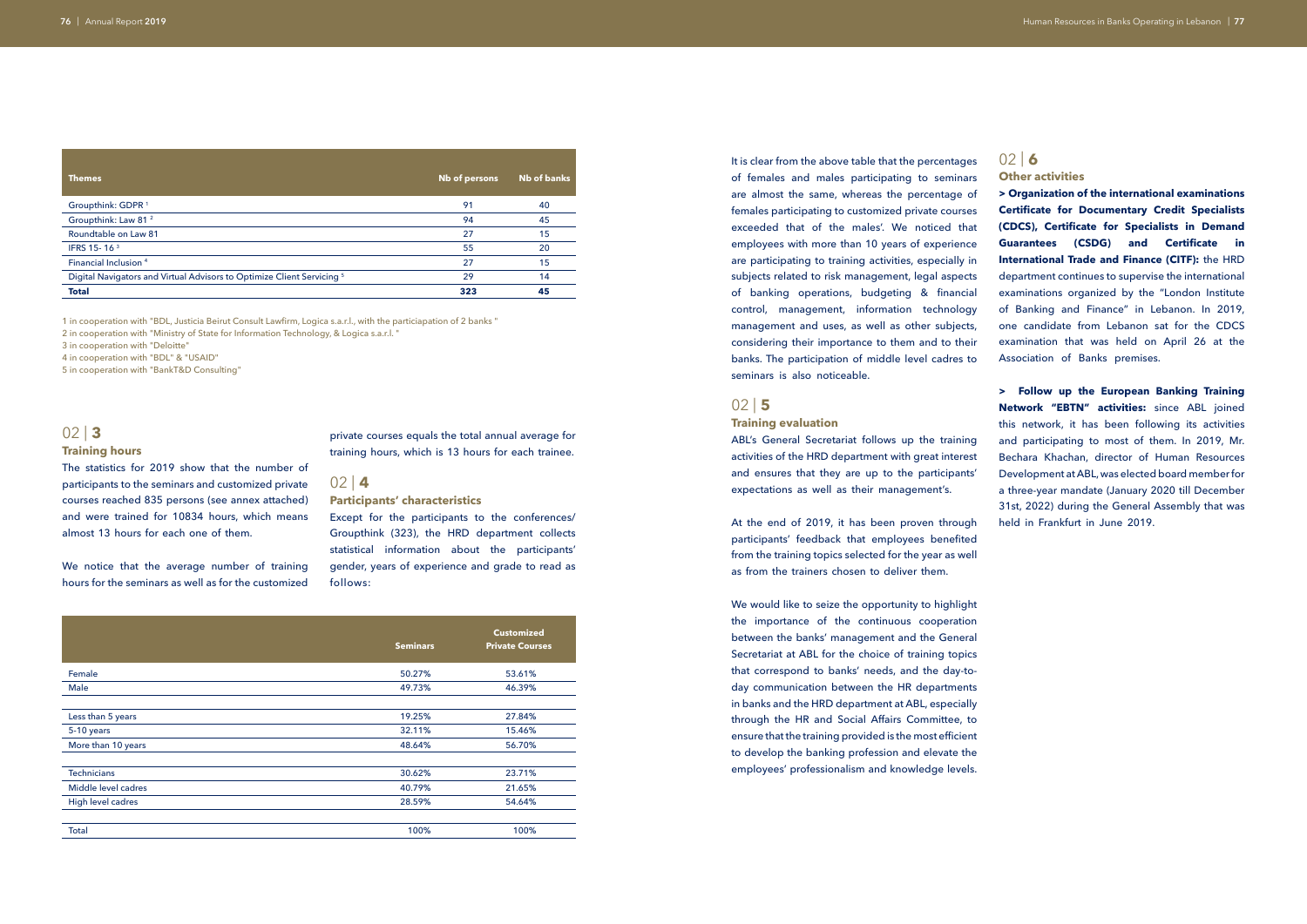| <b>Themes</b>                                                                  | Number of                        | Number of       |                 | <b>Distribution by gender</b> |                      |                 | <b>Distribution by seniority</b> |                    | <b>Distribution by grade</b>                   |                                              | <b>Number of</b>                                  | <b>Number of</b>                | Number of                  |
|--------------------------------------------------------------------------------|----------------------------------|-----------------|-----------------|-------------------------------|----------------------|-----------------|----------------------------------|--------------------|------------------------------------------------|----------------------------------------------|---------------------------------------------------|---------------------------------|----------------------------|
|                                                                                | sessions                         | participants    | <b>Male</b>     | <b>Female</b>                 | Less than<br>5 years | $5-10$<br>years | <b>More than</b><br>10 years     | <b>Technicians</b> | <b>Middle</b><br><b>Level</b><br><b>Cadres</b> | <b>High</b><br><b>Level</b><br><b>Cadres</b> | banks/<br><b>Financial</b><br><b>Institutions</b> | training<br>hours by<br>session | total<br>training<br>hours |
|                                                                                |                                  |                 |                 |                               |                      |                 |                                  |                    |                                                |                                              |                                                   |                                 |                            |
| <b>SEMINARS</b>                                                                |                                  |                 |                 |                               |                      |                 |                                  |                    |                                                |                                              |                                                   |                                 |                            |
| <b>Risk Management</b>                                                         |                                  |                 |                 |                               |                      |                 |                                  |                    |                                                |                                              |                                                   |                                 |                            |
| 1   Basel III: Final Post-Crisis Reforms of December 2017 (so-called Basel IV) | $\overline{1}$                   | 21              | 9               | 12                            | $\overline{2}$       | 6               | 13                               | 5                  | 8                                              | 8                                            | 13                                                | $\overline{7}$                  | 147                        |
| 2   Management of Interest Rate Risk in the Banking Book (IRRBB)               | $\overline{1}$                   | 17              | 9               | 8                             | $\overline{2}$       | $\Delta$        | 11                               | $\overline{1}$     | $\overline{7}$                                 | 9                                            | 13                                                | $\overline{7}$                  | 119                        |
| <b>Credit Management &amp; Operations</b>                                      |                                  |                 |                 |                               |                      |                 |                                  |                    |                                                |                                              |                                                   |                                 |                            |
| 3   Feasibility Study                                                          | $\overline{2}$                   | 32              | 18              | 14                            | 9                    | 13              | 10                               | 12                 | 18                                             | $\overline{2}$                               | 11                                                | 14                              | 448                        |
| 4 Credit Analysis                                                              | $\overline{1}$                   | 18              | 11              | $\overline{7}$                | $\overline{2}$       | 14              | $\overline{2}$                   | 10 <sup>°</sup>    | 8                                              | $\overline{0}$                               | 9                                                 | 21                              | 378                        |
|                                                                                |                                  |                 |                 |                               |                      |                 |                                  |                    |                                                |                                              |                                                   |                                 |                            |
| <b>Treasury Management &amp; Financial Products</b>                            |                                  |                 |                 |                               |                      |                 |                                  |                    |                                                |                                              |                                                   |                                 |                            |
| 5   Introduction to Capital Markets                                            | $\overline{1}$<br>$\overline{1}$ | 23              | 5 <sup>5</sup>  | 18                            | 11                   | 6               | 6                                | 13                 | $5\phantom{.0}$<br>$\mathbf{1}$                | 5                                            | 11<br>$\overline{7}$                              | $\overline{7}$                  | 161                        |
| 6   Fundamentals of Investment Analysis & Capital Markets                      |                                  | 10 <sup>°</sup> | 5 <sup>5</sup>  | $5\phantom{.0}$               | $\overline{3}$       | $\mathbf{3}$    | $\overline{4}$                   | $\overline{6}$     |                                                | $\mathbf{3}$                                 |                                                   | 14                              | 140                        |
| <b>Legal &amp; Regulatory Framework</b>                                        |                                  |                 |                 |                               |                      |                 |                                  |                    |                                                |                                              |                                                   |                                 |                            |
| 7 Fighting Money Laundering                                                    | 8                                | 154             | 70              | 84                            | 39                   | 47              | 68                               | 64                 | 56                                             | 34                                           | 29                                                | $\overline{a}$                  | 616                        |
| 8   Latest Taxation Updates 2018                                               | $\overline{1}$                   | 53              | 16              | 37                            | $\overline{7}$       | 14              | 32                               | 13                 | 12                                             | 28                                           | 26                                                | 6                               | 318                        |
| 9 Banking Contracts                                                            | $\overline{1}$                   | 21              | 6               | 15                            | $\overline{2}$       | 12 <sub>2</sub> | $\overline{7}$                   | $\overline{2}$     | 10 <sup>°</sup>                                | 9                                            | 12                                                | 12                              | 252                        |
| 10 Legal Aspects of Banking Operations                                         | $\overline{1}$                   | 31              | 13 <sup>°</sup> | 18                            | 13                   | 11              | $\overline{7}$                   | 19                 | 11                                             | $\mathbf{1}$                                 | 9                                                 | 21                              | 651                        |
| <b>Budgeting &amp; Financial Control</b>                                       |                                  |                 |                 |                               |                      |                 |                                  |                    |                                                |                                              |                                                   |                                 |                            |
| 11 - Adapting to the New Regulatory Environment: IFRS 9 implications           | $\mathbf{1}$                     | 32              | 13              | 19                            | 4                    | 15              | 13                               | 8                  | 15                                             | 9                                            | 13                                                | 14                              | 448                        |
| 12 - Economic and Financial Indicators                                         | $\overline{1}$                   | 23              | 14              | 9                             | 5 <sub>5</sub>       | 11              | $\overline{7}$                   | 8                  | $\boldsymbol{6}$                               | 9                                            | 23                                                | $\overline{7}$                  | 161                        |
| 13 - Cash Flow & Ratio Analysis                                                | $\overline{1}$                   | 23              | 16              | $\overline{7}$                | $\overline{2}$       | 9               | 12                               | 6 <sup>1</sup>     | 16                                             | $\mathbf{1}$                                 | 8                                                 | 21                              | 483                        |
|                                                                                |                                  |                 |                 |                               |                      |                 |                                  |                    |                                                |                                              |                                                   |                                 |                            |
| <b>Auditing</b>                                                                |                                  |                 |                 |                               |                      |                 |                                  |                    |                                                |                                              |                                                   |                                 |                            |
| 14 - Effective Internal Audit Report Writing                                   | -1                               | 22              | 10 <sup>°</sup> | 12                            | 6                    | 8               | 8                                | 5 <sup>1</sup>     | 10 <sup>°</sup>                                | $\overline{7}$                               | 12 <sub>2</sub>                                   | 14                              | 308                        |
| <b>Management</b>                                                              |                                  |                 |                 |                               |                      |                 |                                  |                    |                                                |                                              |                                                   |                                 |                            |
| 15 True Double Smart Team Leadership in Action in Different Situations Matters |                                  | 21              | 9               | 12                            | $\mathbf 0$          | $\overline{2}$  | 19                               | $\overline{2}$     | 15                                             | 4                                            | $\overline{7}$                                    | 14                              | 294                        |
| 16   Branch Management Executive Program                                       | $\mathbf{1}$                     | 24              | 18              | 6                             | $\mathbf{0}$         | $\mathbf{3}$    | 21                               | $\overline{0}$     | 6                                              | 18                                           | 6                                                 | 21                              | 504                        |
| 17   Risk-Based Human Resources Management:                                    |                                  |                 |                 |                               |                      |                 |                                  |                    |                                                |                                              |                                                   |                                 |                            |
| Aligning Talent Management with Risk Management                                | -1                               | 17              | 4               | 13                            |                      | 6               | 10 <sup>°</sup>                  |                    | 14                                             | $\overline{2}$                               | 13                                                | 14                              | 238                        |
| 18   Identification of Critical Functions in Banking:                          |                                  |                 |                 |                               |                      |                 |                                  |                    |                                                |                                              |                                                   |                                 |                            |
| A Strategic Step toward Succession Planning and Management                     | $\overline{1}$                   | 15 <sub>1</sub> | 5               | 10                            | $\mathbf{0}$         | 6               | -9                               | $\overline{2}$     | -9                                             | 4                                            | $\overline{7}$                                    | 14                              | 210                        |
| 19   Career Development Strategies & Succession Planning in Banking            | $\overline{1}$                   | 17              | 5 <sup>5</sup>  | 12                            | $\mathbf{0}$         | 8               | $\mathsf{Q}$                     | $\overline{2}$     | 11                                             | $\overline{4}$                               | 10 <sup>°</sup>                                   | 14                              | 238                        |
| 20   Data Analysis for Decision Making                                         |                                  | 13              | 6               |                               | -3                   | 5               |                                  |                    | -5                                             | 4                                            | 6                                                 | 14                              | 182                        |
| 21   Spreadsheet Modeling Techniques (Modern Excel)                            | $\overline{1}$                   | $\overline{17}$ | $\overline{12}$ | 5                             | $\overline{6}$       | $\overline{2}$  | 9                                | 6 <sup>1</sup>     | 8                                              | $\mathbf{3}$                                 | $\overline{6}$                                    | 14                              | 238                        |
|                                                                                |                                  |                 |                 |                               |                      |                 |                                  |                    |                                                |                                              |                                                   |                                 |                            |
| <b>Developing Personal Skills</b>                                              |                                  |                 |                 |                               |                      |                 |                                  |                    |                                                |                                              |                                                   |                                 |                            |
| 22   Advancing Negotiation Skills                                              | $\mathbf{1}$                     | 9               | $\mathbf{3}$    | 6                             | $\mathbf 0$          | $\mathbf{0}$    | 9                                | $\mathbf{0}$       | $\overline{4}$                                 | 5                                            | $\overline{4}$                                    | 6                               | 54                         |
| 23   Developing English Language Skills                                        | $\overline{2}$                   | 31              | 21              | 10                            | 12                   | 10 <sup>°</sup> | 9                                | 20                 | 10 <sup>°</sup>                                | $\overline{1}$                               | 10 <sup>°</sup>                                   | 55                              | 1705                       |
| <b>Information Technology Management &amp; Uses</b>                            |                                  |                 |                 |                               |                      |                 |                                  |                    |                                                |                                              |                                                   |                                 |                            |
| 24 FinTech and Digital Banking                                                 | $\overline{1}$                   | 42              | 24              | 18                            | $\overline{7}$       | 8               | 27                               | 6                  | 19                                             | 17                                           | 18                                                | 14                              | 588                        |
| 25   Cybersecurity: Trends, Risks, Measures and Challenges                     | $\overline{1}$                   | 37              | 32              | $5\phantom{.0}$               | $\overline{4}$       | 11              | 22                               | 9                  | 10 <sub>1</sub>                                | 18                                           | 17                                                | 14                              | 518                        |
| 26   COBIT ® 2019 Foundation                                                   | $\overline{1}$                   | 15              | 13              | $\overline{2}$                | $\overline{2}$       | $\mathbf{3}$    | 10                               | $\overline{2}$     | $\overline{7}$                                 | 6                                            | 8                                                 | 12                              | 180                        |
| <b>Sub-Total</b>                                                               | 35                               | 738             | 367             | 371                           | 142                  | 237             | 359                              | 226                | 301                                            | 211                                          | 29                                                | 375                             | 9579                       |
| <b>CUSTOMIZED PRIVATE COURSES</b>                                              |                                  |                 |                 |                               |                      |                 |                                  |                    |                                                |                                              |                                                   |                                 |                            |
| 27 Fighting Money Laundering                                                   | $\overline{2}$                   | 37              | 10 <sup>°</sup> | 27                            | $\mathbf{3}$         | $\overline{a}$  | 30                               | 4                  | 6                                              | 27                                           | $\overline{2}$                                    | -4                              | 148                        |
| 28   Legal Aspects of Banking Operations                                       | $\overline{2}$                   | 43              | 29              | 14                            | 10                   | 10 <sub>1</sub> | 23                               | 19                 | 6                                              | 18                                           | $\mathbf{1}$                                      | 21                              | 903                        |
| 29 Emotional Intelligence                                                      | $\overline{1}$                   | 17              | 6               | 11                            | 14                   | $\mathbf{1}$    | $\overline{2}$                   | $\mathbf{0}$       | 9                                              | 8                                            | $\mathbf{1}$                                      | 12                              | 204                        |
| <b>Sub-Total</b>                                                               | 5                                | 97              | 45              | 52                            | 27                   | 15              | 55                               | 23                 | 21                                             | 53                                           | 4                                                 | 37                              | 1255                       |
| <b>Total</b>                                                                   | 40                               | 835             | 412             | 423                           | 169                  | 252             | 414                              | 249                | 322                                            | 264                                          | 33                                                | 412                             | 10834                      |

### **Distribution of participants to the seminars & customized private courses (2019)**